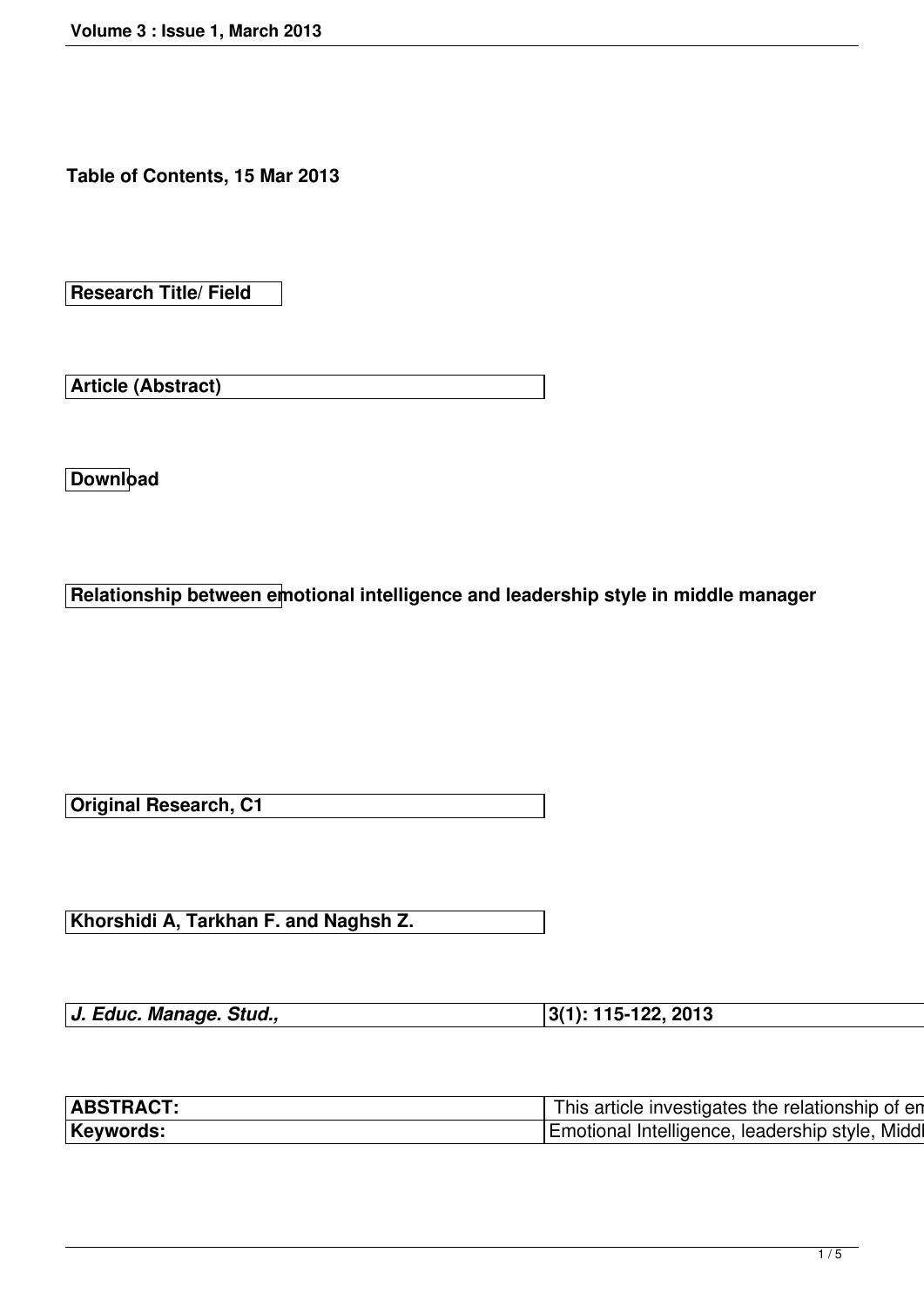

 **Internationalization of higher education curricula across the world** 

**Original Research, C2**

**Behjat Ardakani, F and Araghieh A,** 

*J. Educ. Manage. Stud.,* **3(1): 123-126, 2013**

| $\vert$ ABSTRACT: $\vert$ Today the subject of internationalization of higher part of $\vert$ Today the subject of internationalization of higher part of $\vert$                                                                        |
|------------------------------------------------------------------------------------------------------------------------------------------------------------------------------------------------------------------------------------------|
| Keywords: <sup>[]</sup> Keywords: Note that the set of the set of the set of the set of the set of the set of the set of the set of the set of the set of the set of the set of the set of the set of the set of the set of the set of t |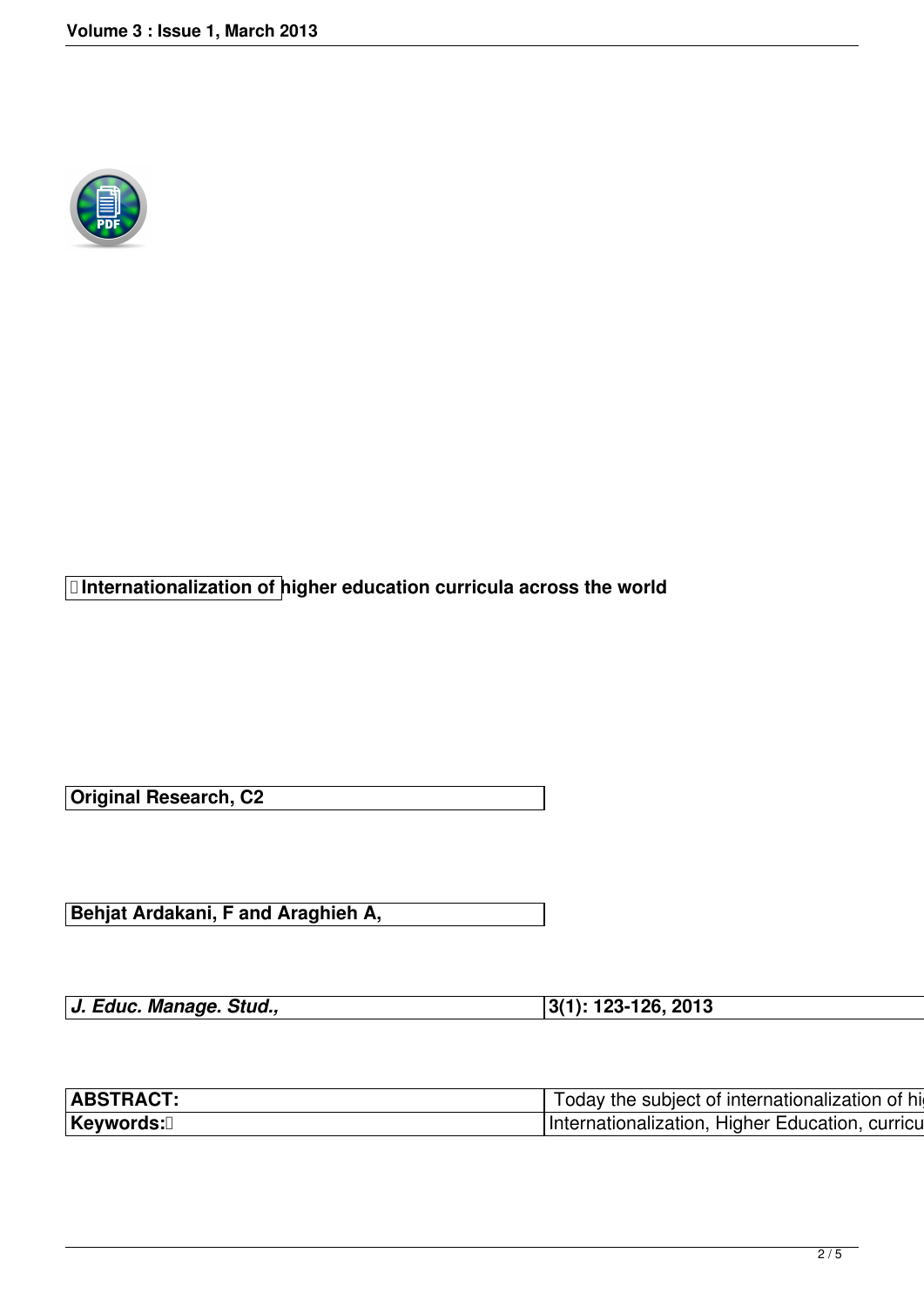

**Family Communication dimensions, Separation-Individuation and Imaginary Audience in Iranian** 

**Original Research, C3**

**Jowkar B., Rahimi M., Zare M. and Barzegar Bafrooei K.** 

| J. Educ. Manage. Stud., | $ 3(1): 127-132, 2013$ |
|-------------------------|------------------------|
|                         |                        |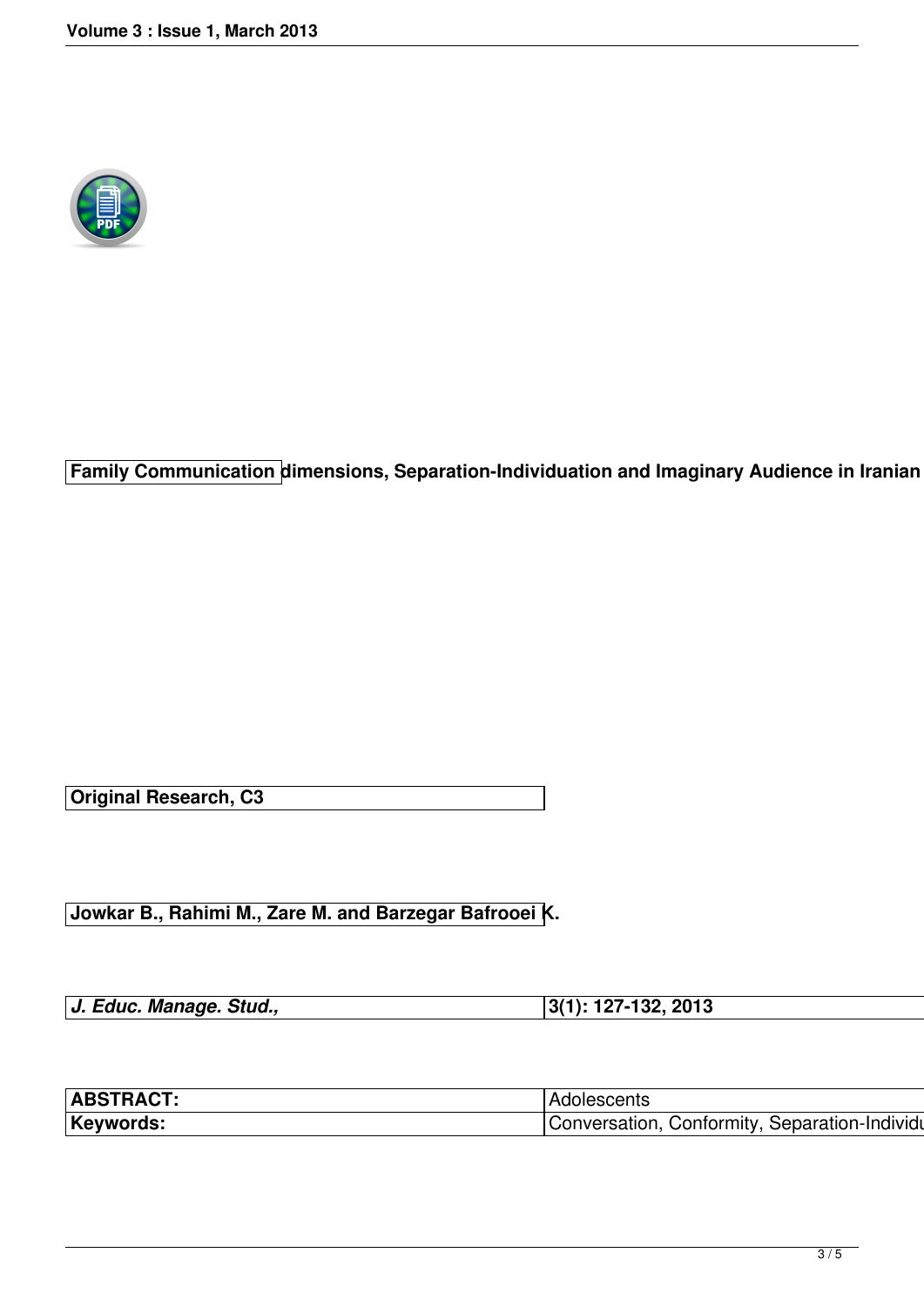

**Evaluation of Relationship between Personality Traits and General Health of High School Student** 

**Original Research, C4**

**Zarei, E. Zeinalipour H. Tayebi sough M. Adli M. and Tayebi sough A.**

| J. Educ. Manage. Stud., | $ 3(1): 133-137, 2013$ |  |
|-------------------------|------------------------|--|